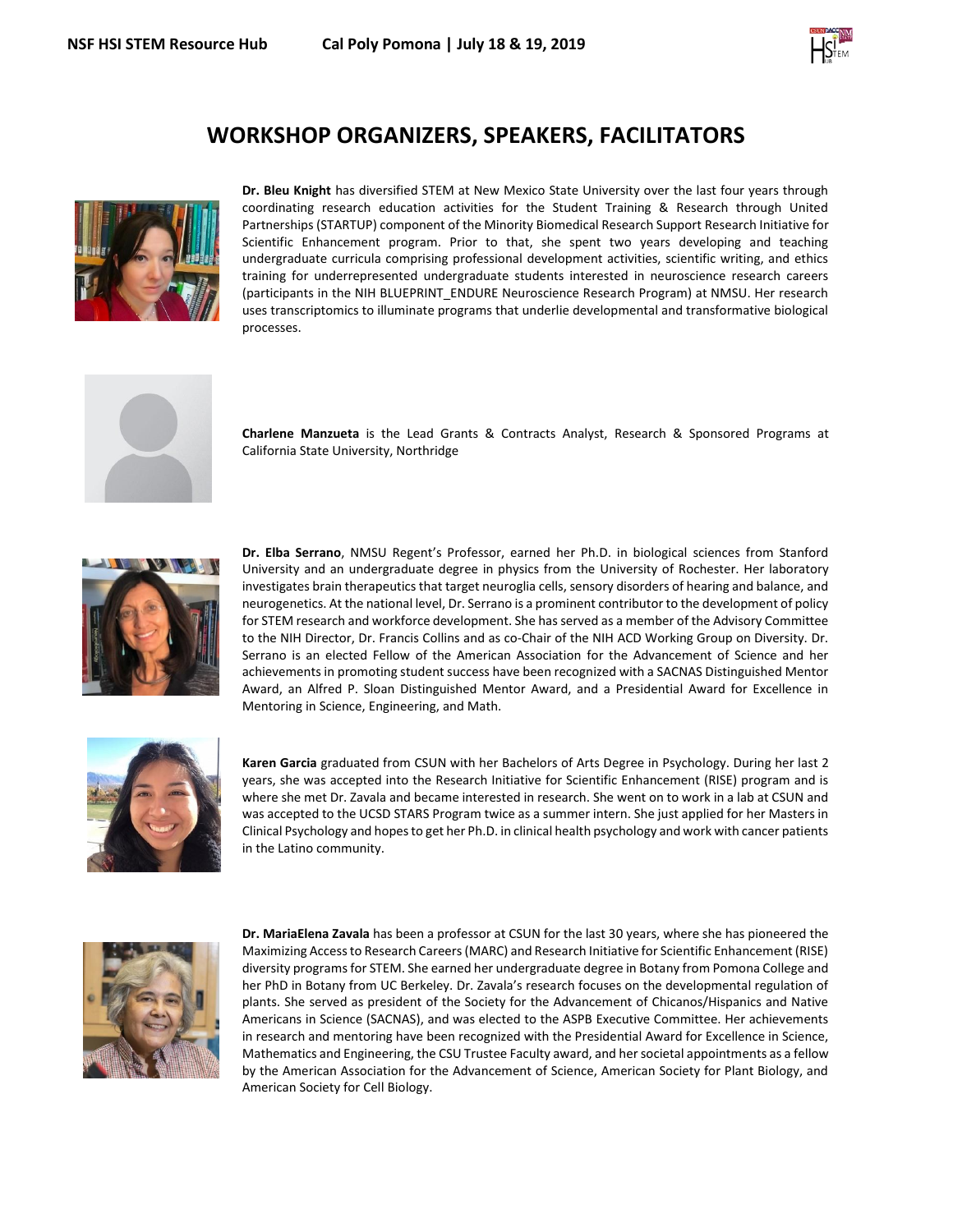



**Dr. Monica Torres** oversees the planning, development and implementation of educational programs at Dona Ana Community College. She works collaboratively with deans, division directors, department chairs and program directors to meet the needs of a diverse community of learners at the community college and the community at large. Dr. Torres has also previously served as an assistant professor, associate professor and department head at NMSU's Department of English. There, she taught classes, advised graduate students and performed research. As department head she oversaw the operation of the department including curricular, teaching and administrative functions. Torres has bachelor's and master's degrees in English from NMSU. She earned a Ph.D. from the University of New Mexico in American Studies with an emphasis in Cultural Studies.



**Dr. Paul Beardsley** is Associate Professor of Biological Sciences and the Center for Excellence in Mathematics and Science Teaching at Cal Poly Pomona and recently was a Senior Educational Media Fellow for HHMI BioInteractive. At CPP, Dr. Beardsley is PI for the Polytechnic for All: STEM Success via an Inclusive institutiON (PASSION) NSF HSI project, the Research Director and Co-PI of the NSF-funded Reinvigorating Elementary Science through a Partnership with California Teachers (RESPeCT) project which is developing teacher leaders of science in K-6 grades in a large, high needs school district, and.the coordinator for the introductory courses for biology majors and first associated laboratory and is the director of the Biology Learning Assistant program. He has developed biology curricula for K-college, including projects funded by NSF, NIH, USDoE, NASA, private foundations, and HHMI. Highlights include being the lead curriculum developer for the Learning Unity and Diversity in Alabama NSF project, the Teaching Evolution through Human Examples AP Biology NSF project, the lead developer of HHMI BioInteractive's online professional learning Evolution course, an PI and lead author of NIH's Evolution and Medicine curriculum supplement. As a biologist, Beardsley works on systematics and ecological genetic questions in monkeyflowers, having published papers in Evolution, Ecological Monographs, American Journal of Botany, and Western North American Naturalist.



**Sadiq Shah** is AVP for Research, Innovation & Economic Development at California State Polytechnic University at Pomona**.**



**Dr. Sudarshan Kurwadkar** is an Associate Professor in the Civil and Environmental Engineering Department at California State University, Fullerton (CSUF). He is a licensed Professional Engineer and a Board-Certified Environmental Engineer. During his last 10 years of teaching experience, he has received numerous awards, scholarships and fellowships. His commitment to student success is widely acknowledged with students winning many distinguished awards at various research symposiums and conferences. At CSUF, Dr. Kurwadkar is an ASCE Faculty Advisor, and recently elected Vice President of Student Affairs for ASCE Los Angeles Section. He has pursued and collaborated on many externally funded grants including NSF-CAREER, NSF-MRI, NSF-REU, NSF-IUSE, CA-DPR, IUSSTF, and US-STJF. He has secured more than \$2.0 Million in externally funded projects. Besides teaching and research, he enjoys outdoor activities such as swimming, kayaking, biking, fishing, and long-distance traveling. He has driven cross-country from Los Angeles, CA to Kittery, ME, visiting major tourist attractions all along.



**Dr. Talitha Washington** is a tenured Associate Professor of Mathematics at Howard University. She joined the National Science Foundation (NSF) in August of 2017 as a Program Officer in the Division of Undergraduate Education. She is interested in the applications of differential equations to problems in biology and engineering, as well as the development of nonstandard finite difference schemes to numerically solve dynamical systems. Washington completed her undergraduate studies in mathematics at Spelman College and studied abroad at the Universidad Autónoma de Guadalajara, Mexico. She earned her master's and doctoral degrees in mathematics from the University of Connecticut. She was a VIGRE Research Associate in the Department of Mathematics at Duke University. She held assistant professorships at The College of New Rochelle and the University of Evansville, and most recently, an associate professorship at Howard University.